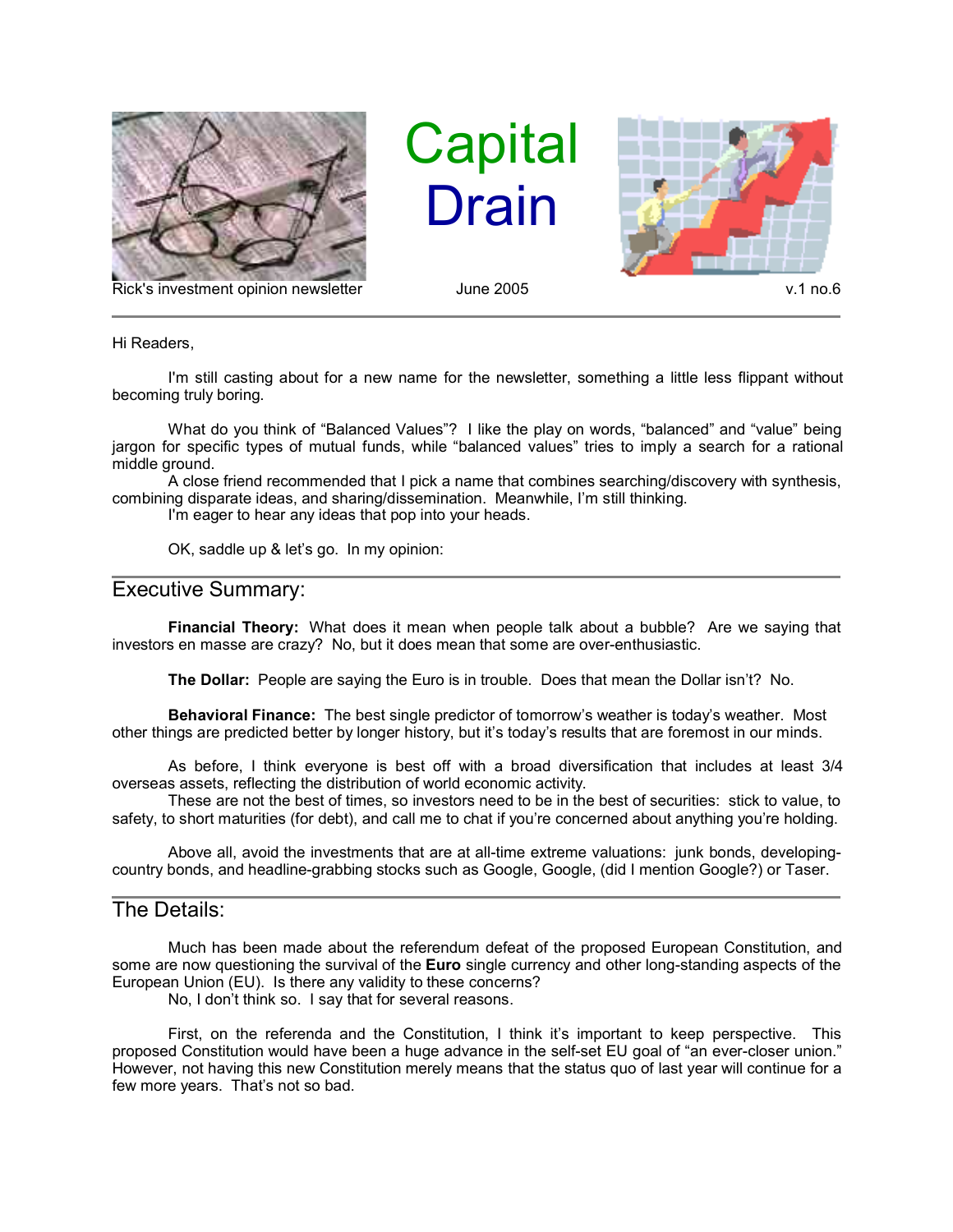Wasn't there a lot of ranting about how this Constitution was essential, inevitable, irreplaceable, etc? Yes, there was, from its supporters. They can hardly be expected to campaign for it with a slogan like "If you don't like this one, tell us and we'll try again." Of course they painted this one in the most glowing and strident terms.

The Constitution's critics, however, pointed out that this specific document had some serious and avoidable flaws:

- It was excruciatingly long, running to hundreds of pages (http://news.bbc.co.uk/nol/shared/bsp/hi/pdfs/21\_07\_04cg00086.en04.pdf) depending on the specific presentation. By contrast, the US Constitution without Amendments is just about 10 pages (http://www.house.gov/Constitution/Constitution.html).
- The length was because it was far from a general framework of principles. It spelled out a lot of minute details. By enshrining that level of detail in a constitution, the framers were asking for trouble as modifications became necessary.
- It over-reached the European public's current interest in closer political union. The citizens enjoy, generally, the fruits of the economic union, but they prefer being substantially governed by their own countrymen and customs.

*The Economist* news weekly has been a champion of creating a european constitution, but an acerbic critic of this specific attempt. They have some very good commentary online at http://www.economist.com/research/backgrounders/displaybackgrounder.cfm?bg=898366&CFID=565794 34&CFTOKEN=59204c1-c31360a4-1f5e-43ed-82ca-ed8283b725fc

Sorry about the long URL. You can probably find the same page if you go to http://www.economist.com/ and search for "EU Constitution."

In time, the EU leaders will try again and write a more sensible, realistic, popular version.

In short, this is much to do about nothing, or not much.

The strain on the Euro, similarly, is easy to exaggerate. Germany could use lower interest rates, Ireland higher; Italy would love to have a currency they could devalue freely like the good old days, etc. However, none of these problems is really greater than the benefit that each of these countries gets from the Euro, and these governments know it.

The fall of the Euro relative to the Dollar is just a temporary re-balancing. The Dollar is still going to fall, but not until it can fall against more of the world's currencies at once, i.e., not until there's more exchange-rate flexibility in Asia, specifically in China. That will come, sooner or later.

One of the current tenets of Finance is that markets are rational. By this, theorists mean that the prices are set by more-or-less-mostly rational people whose aggregate informed points of view will "vote" for a satisfactory average price for any good, service, or security. How is it possible, then, for there to be a bubble, as people now generally agree there was in tech stocks? **Is it possible that there could really be a bubble in housing?**

Three things are necessary for a bubble to be able to form rationally:

- Strong difference of opinion. There must be True Believers who are determined that the price should go up a lot, as contrasted with the Mean (a.k.a. Average) observer, who think prices are already about right.
- Debt financing. It is essential that the "votes" of the True Believers be amplified by the multiplicative effect of buying with borrowed money.
- Initial successes. Whether by chance or some small but real insight, the True Believers get rewarded by results—and they reinvest the gain.

As an example from the last bubble, let's pick one dear to me, Amazon.com. They are now a reasonably healthy catalog retailer, with the extra bells and whistles achievable by having their catalog on the Web.

Once upon a time, the Web was new, Amazon was brand new, and the True Believers (recall that they "got it") believed that e-commerce would necessarily vanquish all of old Bricks and Mortar commerce. You may smile now, but you certainly remember that such talk was common.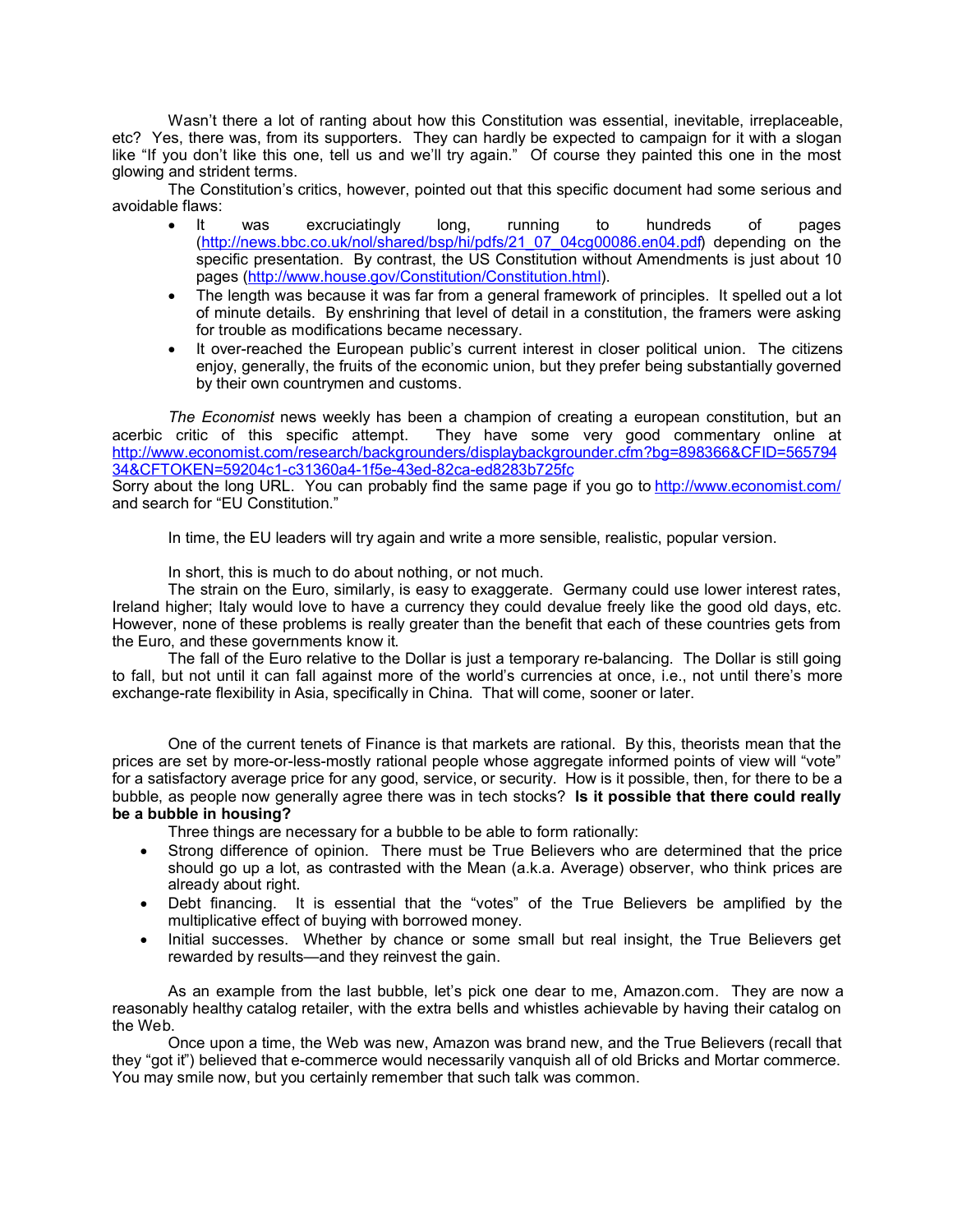The people who were talking that talk were buying Amazon like crazy. They thought it was hugely undervalued, even as the value of the company eclipsed Lands End, then Sears, then Target, then even Wal-Mart. The True Believers bought more stock at every opportunity; they thought they had a sure thing.

And in truth, Amazon had some things right, so they could point to small real initial successes. These real successes caused even some of the Mean to buy some of the stock.

The True Believers were thus rewarded, if only a little, for their faith. Did they take profits? No, they doubled their bets. Having bought on margin (50% borrowed money), every dollar that Amazon rose was TWO dollars of profit to the True Believer, which became FOUR dollars of buying power to buy more shares.

So they bought, and the positive feedback loop was closed. More buying brought higher prices, and higher prices brought 4x more buying. Even if the Mean were selling a little, the True Believers had a 4x boost in their "votes" on the stock value. After a while, though, the Mean acceded to the perceived wisdom of the rational market, and bought some too, "just to be safe." The bubble was now securely selfinflating.

What pops a bubble? No one quite knows, except to say that the further you get from "normal" values, the easier it is for a small disappointment to start the avalanche.

Then, suddenly, the borrowing works in reverse. When the stock falls one dollar, the True Believer loses TWO. He may still believe, but his broker or banker doesn't, so the True Believer has to sell to pay off the debt. This can accelerate in a heartbeat, and debt-financed investors can see their gains wiped out before they have time to really realize they're not still winning. The Mean investors, of course, lose a lot, too, just less, assuming they're been conservative in their use of debt.

It all sounds so speculative, if- if- if-, but each of you reading this saw it happen just half a decade ago.

So, could it happen in real estate?

| Presence of True Believers | YES. |
|----------------------------|------|
|                            |      |

- Debt Financing YES
- Initial Success YES

Yes, it could happen in real estate, and it probably is. When you read about the people re-selling unbuilt condos, and neighbors using a refi on their home so they'll have the down payment on an investment property, and people taking on more and riskier debt relative to their real estate value, confident that prices can only go up, … well, that's what a bubble looks like.

What will pop it? No one knows. When? That's even harder. But if it's a bubble, something will pop it, sometime.

Many people have said that housing is different, that people won't rush to sell but will hold their homes. Ordinarily, yes, but when there's a lot of speculative "investment" buying and a lot of right-to-theedge financing, NO. People who are way out on a debt limb could easily be forced to dump real estate onto the market, and any sharp drop in prices would lead to a selling panic. Bear in mind, at the first whiff of lower prices, most potential buyers would just sit on their hands and watch.

It would not, almost certainly, be like the 90% fall of the NASDAQ after the stock bubble. Still, in some markets, a 30% drop in a breath-takingly short time is possible. For the Mean investors, the oldfashioned kind who just bought a home and put 20% down, that wipes out their equity. No worries, as long as they can stay put. If they have to move, or if the balloon comes up on their mortgage, or if their ARM rises beyond their ability to pay… the problem with bubble bursts is that the pain gets spread pretty broadly.

It wasn't so long ago that people considered large amounts of debt to be dangerous. It hasn't seemed dangerous at all for a while, and that brings us to the Behavioral Finance concept of the **Availability Bias**.

Almost everyone who has bought a house in the last few years, even the True Believer speculators, has heard of the Great Depression, and of other events when debt was dangerous. But to them, that was then and this is now. History can even be explicitly acknowledged, but not given any